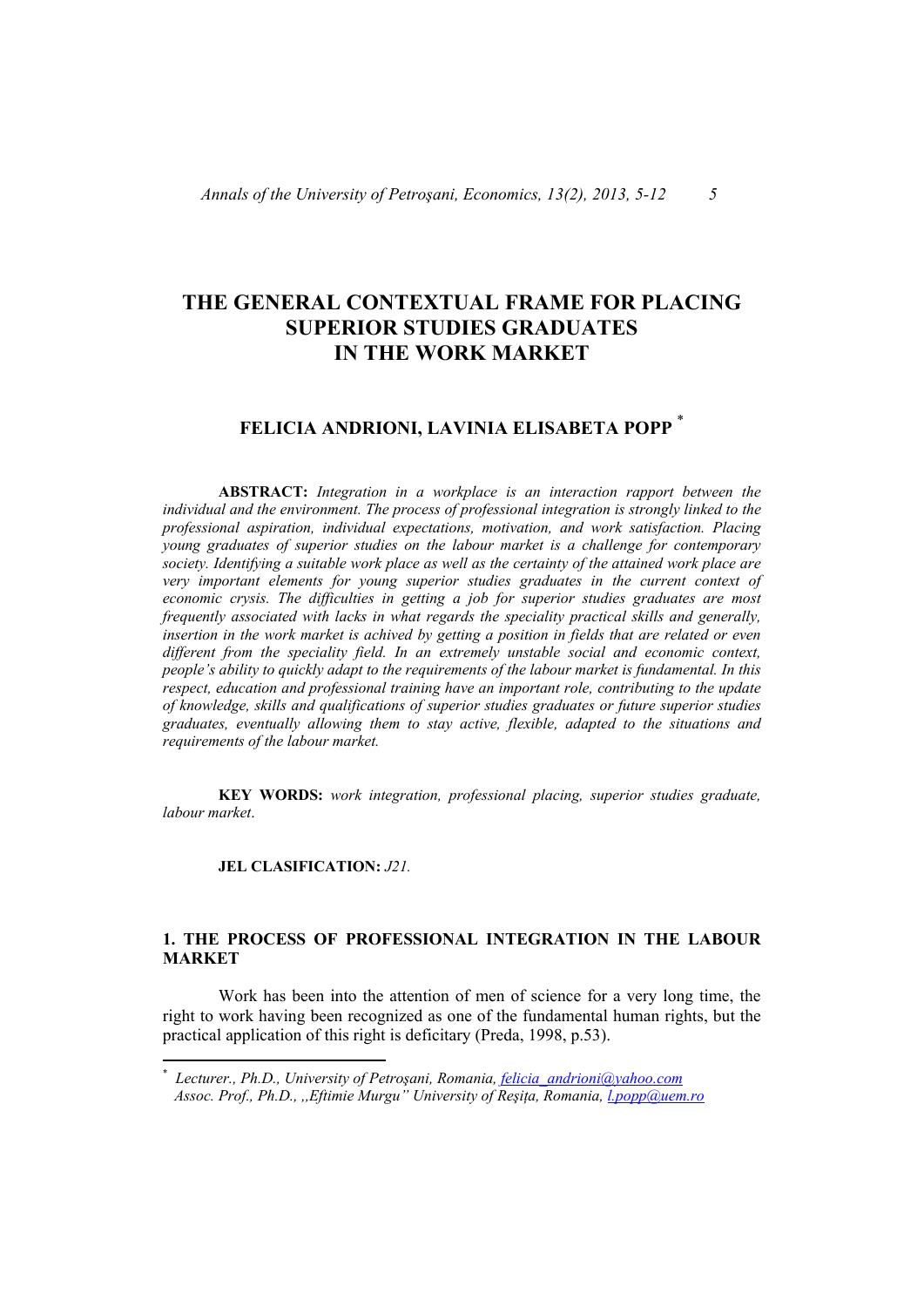By work integration we understand ..a complex, leveled social process, of the person that integrates and the integrating environment, which results in the young graduate's acceptance, internalizing, and fulfilment of the value and normative requirements of the integrating environment" (Zamfir & Vlăsceanu, 1998, p.439).

 Work aspirations, as a factor of the integration process, express the finality of human action, the fundamental values towards which the individual strives, and based on which he asseses the ensemble of his achievements. Work integration is not a mechanic rapport of interaction between the individual and the environment. It is not enough for the individual, through his work ability, to correspond to the characteristics and requirements of the integrating environment, in respect to his integration in the labour market. It is necessary that he reacts to theese characteristics and requirements with the desire to act according to the values and norms of the integrating environment.

 So, his aspirations must head towards this values and norms and effectively adhere to them, which is to understand them in the meaning they have for himself. The individual rapports to the integrating environment differentially, in rapport to his aspirations. In the same integrating environment, people can evolve differently, as a result of their individualised aspirations. Based on what they are "searching" for in this environment, they will or will not find aspects that can fulfil their aspirations, and, according to these, integrate or not in the work field.

 In the opinion of Lefter and Manolescu (1985, pp. 29-38), work aspirations are determined by a group of important factors, out of which the most important, stressed by the authors, are: personal necessities (related to life necessities that the individual seeks to satisfy, requirements related not only to his life, but also of those he supports, reason for which knowing the family situation has an important role in understanding the aspirations); age and sex; acquired achievements (as it is known that aspirations make the individual strive for objectives he hasn't accomplished yet, but which are linked to the status he has; the values to which he subscribes (based on which he hierarchizes and selects these necessities, gives them meaning and elaborates his action preferences).

 Knowing these aspirations gives us not only an explanation of the situation, but also the possibility of preventive practical intervention, as understanding what the members of the collective desire, we can intervene to create such life and work conditions that stimulate integration, avoid conflicts, frustrations and other aspects that can lead to disintegration. Another important factor of the work integration process is expectations. Thus, ..expectation refers to the individual's belief about the possibility or subjective probability that a collective behaviour will be followed by a certain result and it is the easiest to think about, as a judgment of particular probability" (Ivancevich, et al., 2008, p.134).

 The professional integration process is in close relation to work satisfaction. Research regarding work satisfaction show the direct raport that this has with work integration. Work satisfaction determines the succesful fulfilment of the work tasks, receptivity to the general problems of the institution or organization, stability of the work force, the desire for professional perfecting, whereas, at the opposite, work instatisfaction can generate lack of interest for work, pasivity, the desire to change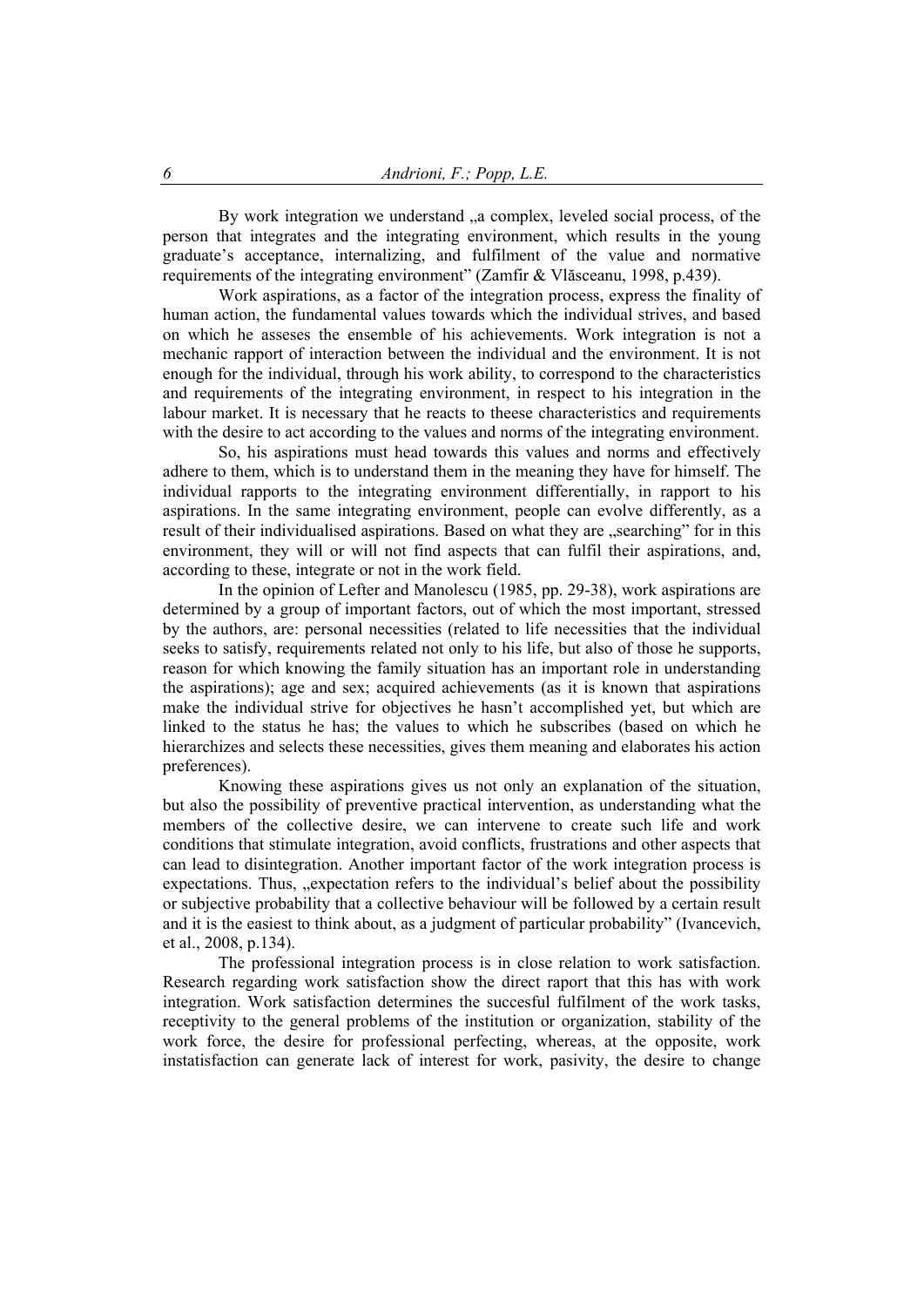profession, the desire for fluctuation and other such effects with negative repercussions both for the individual and for the organizational environment.

 In this respect, Chambart Lauwe considers that work motivation is defined as "the orientation towards a purpose of the volitional actions of the indiviual, in this respect, motivation gives answer to the question Why?" (1972, p. 225). So, we can conclude that in the work integration process, work motivation constitutes and extremely important factor for the individual.

 Hoffman (1996) considers that different motivations can generate the same aspiration, but also that different aspirations can have the same motivation (the motivation of earning can generate the aspiration to promotion, to have an easy and safe work place), the author thus including in the concept of motivation heterogenous elements. .. In the motivation spectrum, besides needs or necessities, other reasons are included (aspirations, attitudes, expectations, interests, purposes etc), these are specific both for each type of activity, being distinct from the motivation of work and creation, and for each person" (Hoffman, 1996, p.70).

 A few characteristics of motivation can be acknowledged, among which different authors include: the persistence which characterizes the strength to mentain a motivation for as long as a person continues to make efforts in order to fulfil his objectives; the direction, which expresses what the individual chooses to obtain, or for what reason he elborates a behaviour or another (gain, prestige, safety, health, to make something good in life, etc), this charactersitic is directly linked to the axiological base of motivation and represents the mechanism that triggers aspirations: intensity, referring to the strength through which motivation acts regarding its practical capacity to generate an individual's behaviour, hierarchy (rank), takes into consideration the place of a motivation in respect to the motivational system of an individual, the priority that it is given in the elaboration process of personal behaviours.

 The integration process must be led based on a solid knowledge of its particularities, owing to the fact that integration implies interaction-type social relations, it is necessary that the process is not allowed to take place spontanously. As was shown, both the person integrated and the integrating environmnent play an active role, a reciprocal change of influences taking place (mentalities, aspirations, behaviours). Relations within the integrating environment play an important role in the direction of the course of the process of work integration. The individual's integration depends on the collective's force, on its power of influence and on its quality. The degree of work integration directly influences the affective, cognitive and axiologic dimension of the individual, it repercutates on his life. The better an individual is integrated in work, the greater the satisfaction he will find in the activity that he undertakes.

# **2. THE GRADUATES' INTEGRATION IN THE WORK MARKET. GENERALITIES**

 Beginning with the year 2000, in Romania, there was a significant decrease in the number of persons that drop out of the educational system, achieveing a low education level. The value of this indicator for 2009 is close to the European average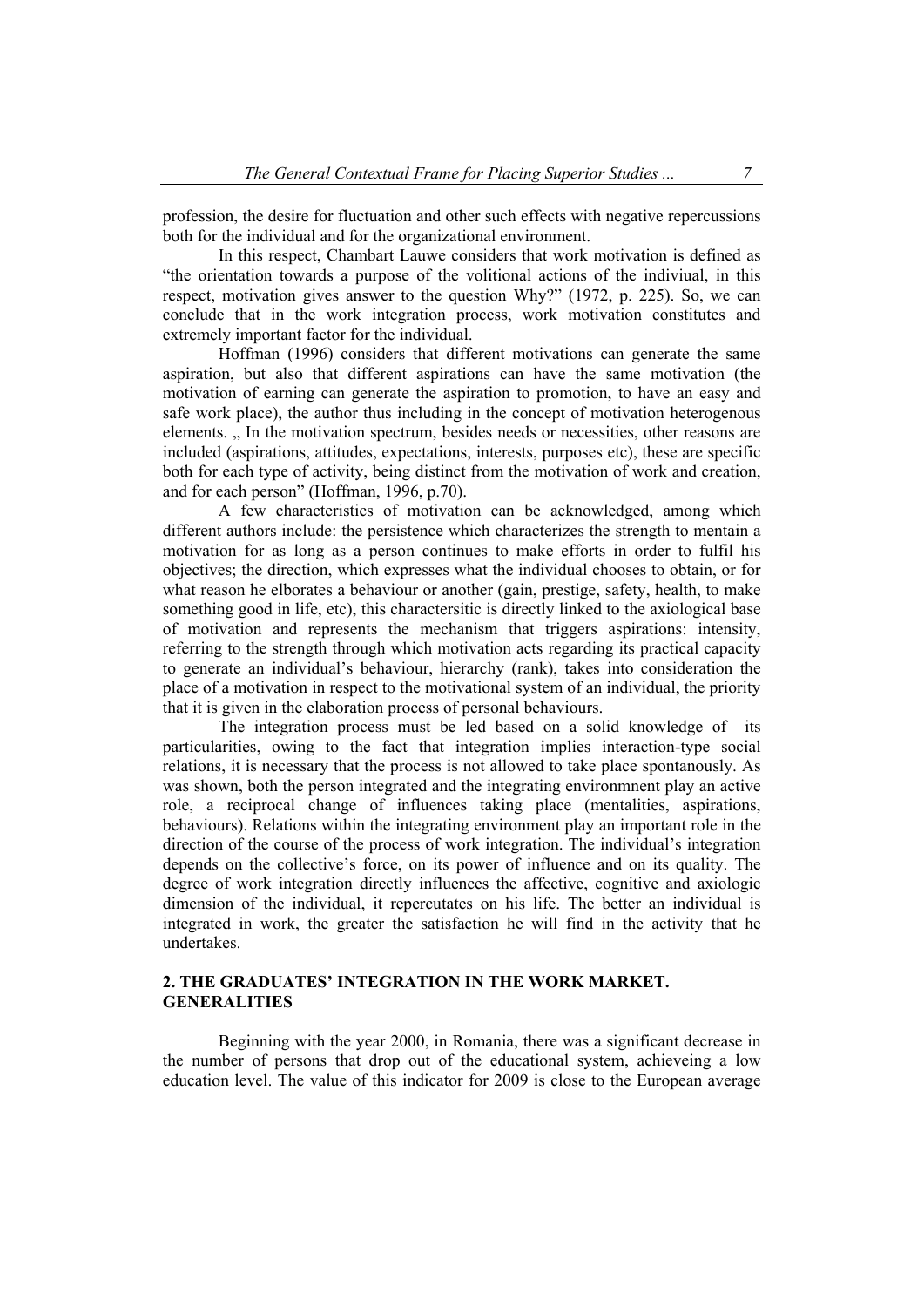(EU 27 – 14.4%; RO – 16.6%, v. figure 1) (Vamanu, 2012, p. 21). The reduction of the rate of early dropping out of the education and formation system is also formulated as an objective in the Fiscal – Bugetary Srategy on medium term of Romania.



*Source: Eurostat, 2008. Note: indicator calculated as a percentage of persons with superior studies from the total population aged between 30 and 34.* 

#### **Figure 1. Rate of graduates of superior studies**

 The low participation of the youth and of vulnerable groups on the work market was and is seen as one of the main short and medium term challanges by the current National Strategy Regarding Social Protection Social Inclusion. In the past, measures taken in this respect have been directed to subsidize employers in order to employ graduates of schooling institutions (for example, in 2007, 12.182 persons were hired, out of which 1.624 graduates of the inferior cycle of highschool or schools of arts and crafts; 5.412 graduates of secondary superior schooling or post-highschool schooling; 5.146 graduates of superior studies.

 Between 2007-2013, in our country The National Development Plan 2007 – 2013, (NDP), proposed by the Government of Romania stated that the problem of integrating young people in the work market as one of the action priorities, as a result of the increase of the rate of unemployment among them. The Government's document emphasised the integration of young people on the work market in close relation to the education's system ability to offer relevant competences and qualifications and to adapt to the requirements of the market. Moreover, the government has set as an objective the achievement of some targets until 2015 for a series of indicators regarding the integration of young people in the labour market.

 In our country, in the document The National Development Plan 2007-2013, (NDP), proposed by the Government of Romania the problem of young people's integration on the work market was emphasized as one of the action priorities, as a result of the increase of unemployment among them. The Government's document emphasised the integration of young people on the work market in close relation to the education's system ability to offer relevant competences and qualifications and to adapt to the requirements of the market.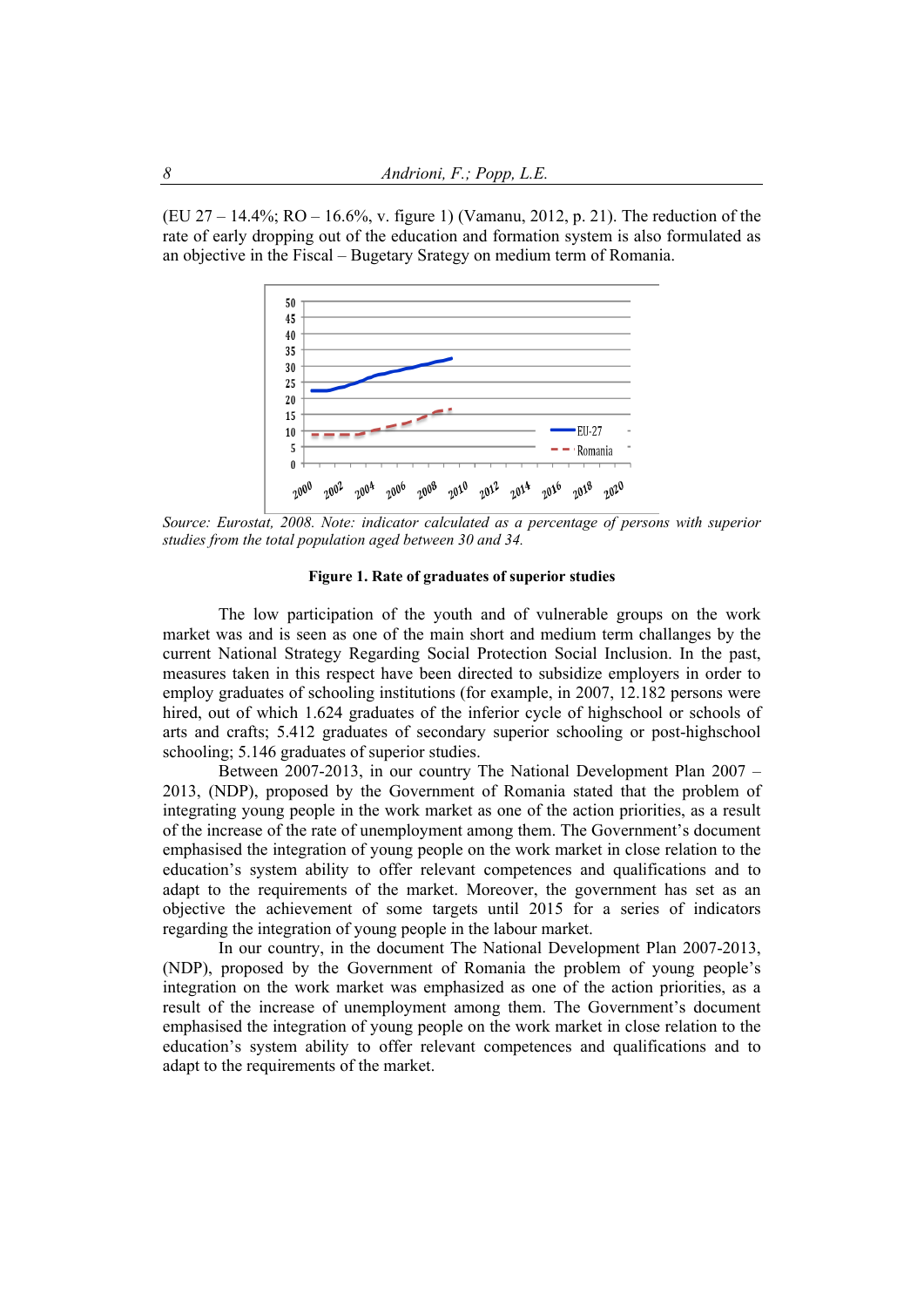

**Figure 2. The rate of unemployment among young people (15 – 24 years of age)**

 Moreover, the government has set as an objective the achievement of some targets until 2015 for a series of indicators regarding the integration of young people on the work market. The fulfilment of the objectives in the NDP regarding young people's integration in the labour market was and is delayed due to the ongoing reform of the Romanian Education system and in the last years, even worse by the economic crysis. Or example, in 2009, the providing of funds necessary to funding the active measure that stipulates the employing of certain cathegories (young graduates, unemployed persons < 45 years of age) was badly damaged by the economic crysis. The necessry funds were not allocated from the national budget to the employment agencies, or, in the best cases, in some counties, they were allocated for a few months (Stănculescu, 2009). Also, from the following graphic it can be observed that the unemployment rate among young people between 15-24 in Romania is higher than the rate of unemployment among young people between 15-24 in the European Union.



 *Source: Government of Romania, The National Development Plan 2007-2013*

#### **Figure 3. The value of projects aimed at young people, financed through POSDRU**

 The interest for the problem of the inclusion of young people is also reflected by the degree of accesing European funding. The list of funding from Structural Funds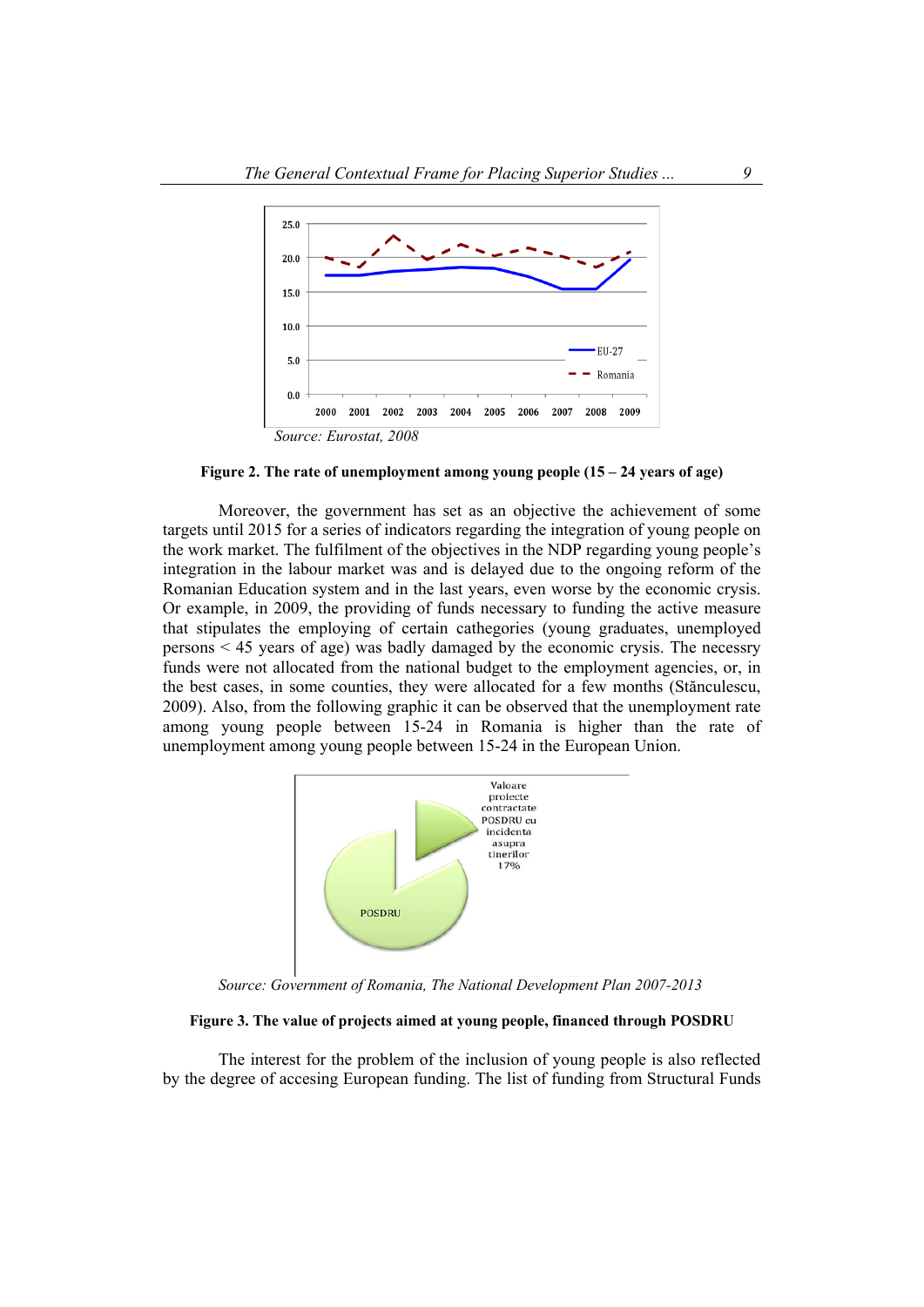is available on the site of Authority for the Coordination of Structural Instruments (www.fonduri-ue.ro). Figure 3 illustrates the value of the projects that reach young people financed through POSDRU. It shows the percentage that is related to the plans and projects that are aimed at young people and their inclusion on the work market from the totality of the projects ellaborated by The Operational Sectorial Programme for the Development of Human Resources. Unfortunately, only 17% of this programme were aimed for the development of these projects, the remaining percentage representing other social programmes, like "The Transition from school to" active life", "Doctorate programmes", etc. (Government of Romania, The National development Plan, 2008).

# **3. THE EXPECTATIONS OF YOUNG GRADUATES FROM THE LABOUR MARKET**

 The expectations that young graduates have from the work market differ significantly, according to previous experience in the work market. The young people that hve not had experiences in the work market project the work place that they will have at a given time as a sum of their expectations. Likewise, the young people that have already joined the work market, before having direct interaction with a workplace, had unrealistic projections and expectations. They all agree that, as result of this interaction, their expectations have changed, adapting to what the work market can really offer.

 In the subjective evalution of the work place that young people have or that they wish to have, they are taking into consideration criteria like: the stability of the work place, psychological stress, remuneration, independence in taking decision, intrinsic motivation, and promotion opportunities. In the opinion of a number of 12 young superior studies graduates, that participated as respondents in a focus group brought together in the event of an analysis that looked at general aspects of the insertion of superior studies graduates in the labour market, the labour force market and the absorbtion of graduates in the labour market constitute, in their opinion, a major part of existence. "The work place must offer, in their opinion, fulfilment and material safety: decent wage, meal tickets, telephone, a job car, payed extra hours, and the respect of individual values: the respect for the person and for the work done, acknowledgment, appreciation, promoting, correctitude, colegiality" (Vamanu, 2012).

 "I should feel respected at my work place, to enjoy what I do and feel well, and to be able to evolve in this perspective. The salary is important and it should be at least high enough for my to cover my expenses and live decently" (G., 24 years old, superior studies graduate, Petroşani). The situation changes when the experience that the employees have had at different work places comes into discussion. The young people agree that most often, the expectations and projections that they had made before they began working were not met, even more so, they had to reevaluate these expectations, taking into consideration the realities of the work market. The interaction with the work market made the young people appreciate more the relationships with their colleagues and bosses at the work place, the way they are respected or the surplus value that they bring through their work.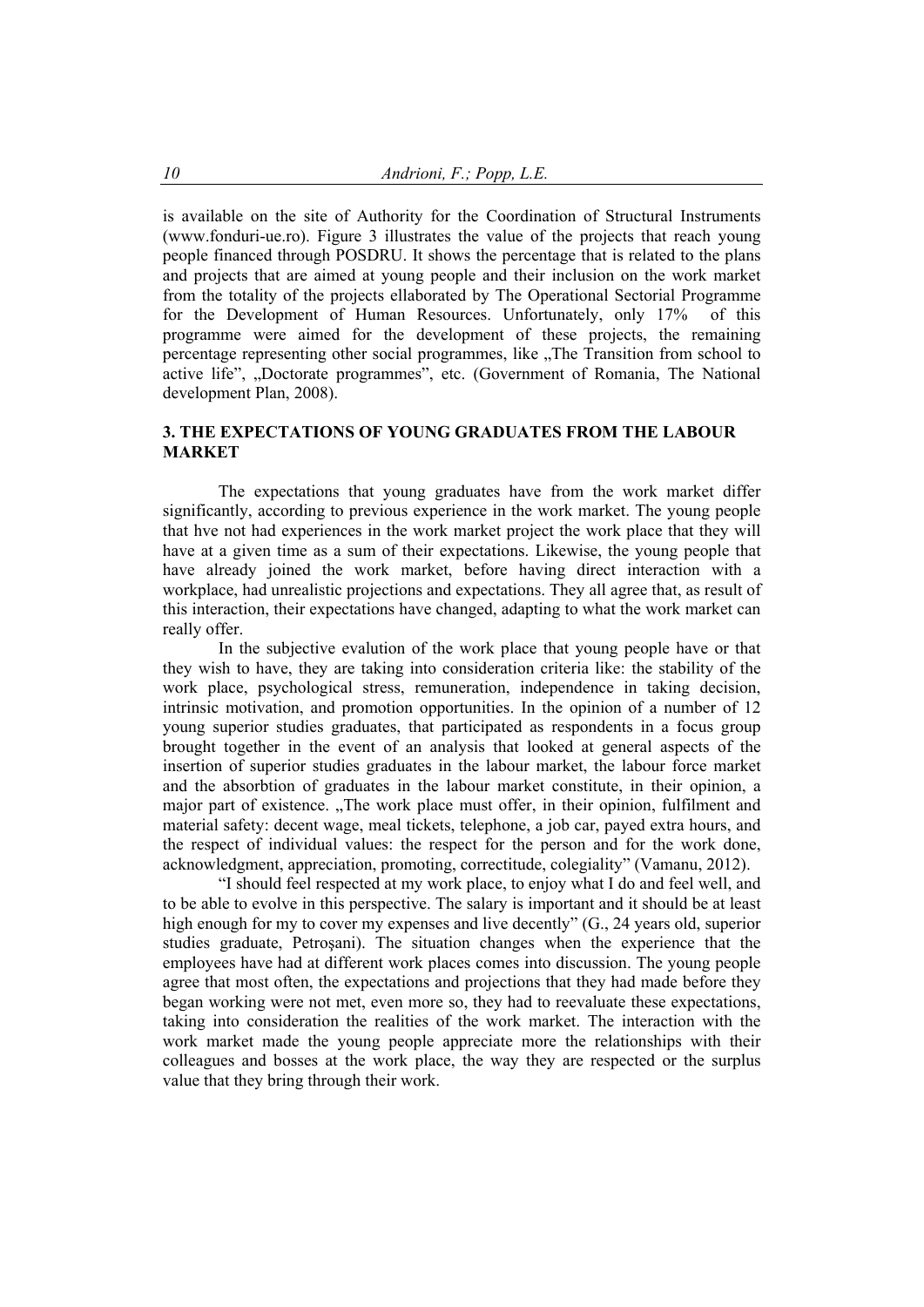The current economic context and the situation in the work market determines young graduates that are hired to be satisfied with the work place they have, even though it does not meet their expectations and conditions. Young graduates are of the opinion that things are going for the worse, and the economic crysis favorise the context in which they have to accept the compromise situations at the work place: lack of criteria for performance and competence, their studies not being taken into consideration and the irrelevance of acquired knowledge, the job description and the conditions in the work contract not being taken into account, extra hours not payed, not correlating the wage with the volume of work done, not observing the work safety conditions etc.

 "These days, you don't raise the problem if you like your job or you don't, you're just glad that you have a job, and that you get some money from somewhere" (A., 23 years old, young graduate of superior studies, Vulcan) (Vamanu, 2012). "There is no certainty about your job, even if you are competent, hiring is not done taking into consideration competence criteria, studies, experience, but through relations" (C., 27 years old, superior studies graduate, unemployed, Petroşani) (Vamanu, 2012).

 The certainty of the work place, one of the very important conditions for young employees is put in jeopardy in the current context of economic crysis. Losing the job is one of their main fears, in the context in which the offer for a work place is greatly reduced compared to the moment when they joined the labour market.

## **4. CONCLUSIONS AND DISCUSSIONS**

 In what regards the labour force market and the employment possibilities that young graduates of superior studies have nowdays, whether we look from the perspective of the young graduates that are not yet hired, or from the perspective of the ones that work, the unanimously accepted opinion is that the offer from the work market is more and more deficitary. If, at a structural level, the labour force market with the fluctuations caused by the economic crysis offers the same conditions (few work places, small wages, uncertainty etc.) in what regards employment for all the young people, individually, the difficulties in finding a job are closely linked to the experience that they have in the work market. Thus, in the opinion of young superior studies graduates employment in the labour market is difficult.

 "It is very difficult to find a job, especially because the education system in Romania doesn't help at all, as it emphasizes theory too much and practice too little, in a time when every employer asks for experience" (A., 22 years old, graduate of superior studies, employed, Lupeni) (Vamanu, 2012). "You can't really find a job according to the training you have because of the poverty of the offer on the labour market at this time, at a local level, and because of nepotism" (T., 23 years old, sperior studies graduate, in search of a job, Petroşani) (Vamanu, 2012).

 Identifying work places for young people is limited by the apparition of age groups that include more people on the labour force market, on one hand, and on the other hand, by a lasting economic crysis. The narrowing of the demand for labour force puts the people that wish to work in a situation that is even more difficult than those that have already had a work place. The exclusion of the new generation from the